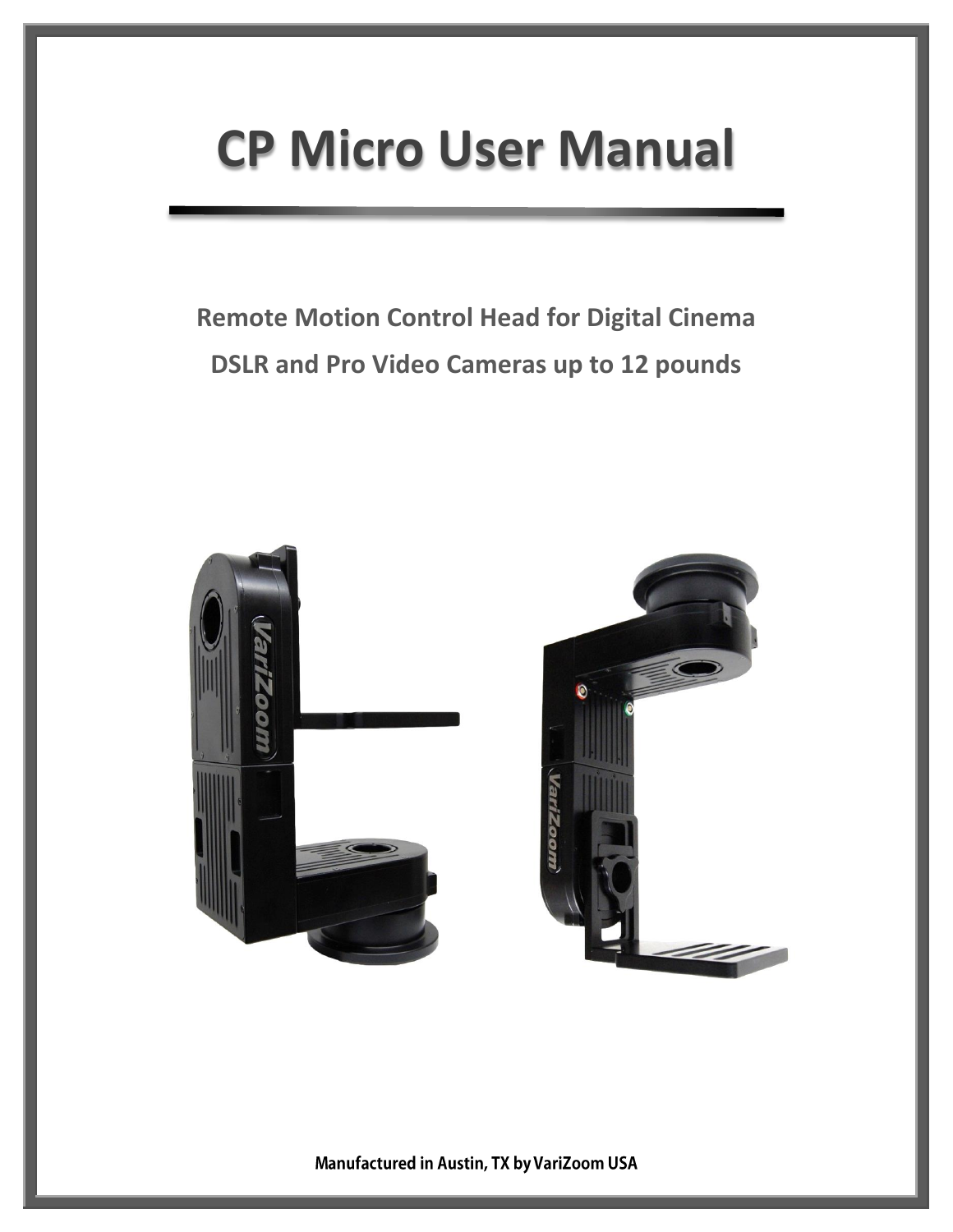Thanks for purchasing the CP Micro, our next-generation remote head. We worked long and hard to make this the very best affordable motion control head on Earth, using trickledown performance and design cues from our bigger, more expensive heads, but also taking novel approaches firmly anchored in proven mechanical design. No corners were cut in the design - rather, we chose to omit expensive but non-essential features like slip rings, standard lens control and exotic gearing elements, as well as scaling the whole thing down to a more appropriate size for compact camera packages, thereby greatly reducing the complexity and volume of the machining and material.

The tricky part was executing a cost-effective drive system worthy of the CP name while shrinking its financial and mechanical dimensions to fit the market. The CP Micro is indeed small . . . and lightweight . . . the manufacturing cost is another matter entirely. Seeing no cheap way out, we bit the bullet and incorporated the best available technology for the task, resulting in less profit margin for us and more awesomeness for you. As our industry-renowned designer proudly noted, "*This may be the best product I have ever worked on."*

One of the coolest things about the CP Micro is that it works with all our other CP controllers and control accessories, so whether you already own a CP/CPJR or you plan to expand down the line, your investment is flexible. Anyway, enough with the blabbering and on to the gear!

2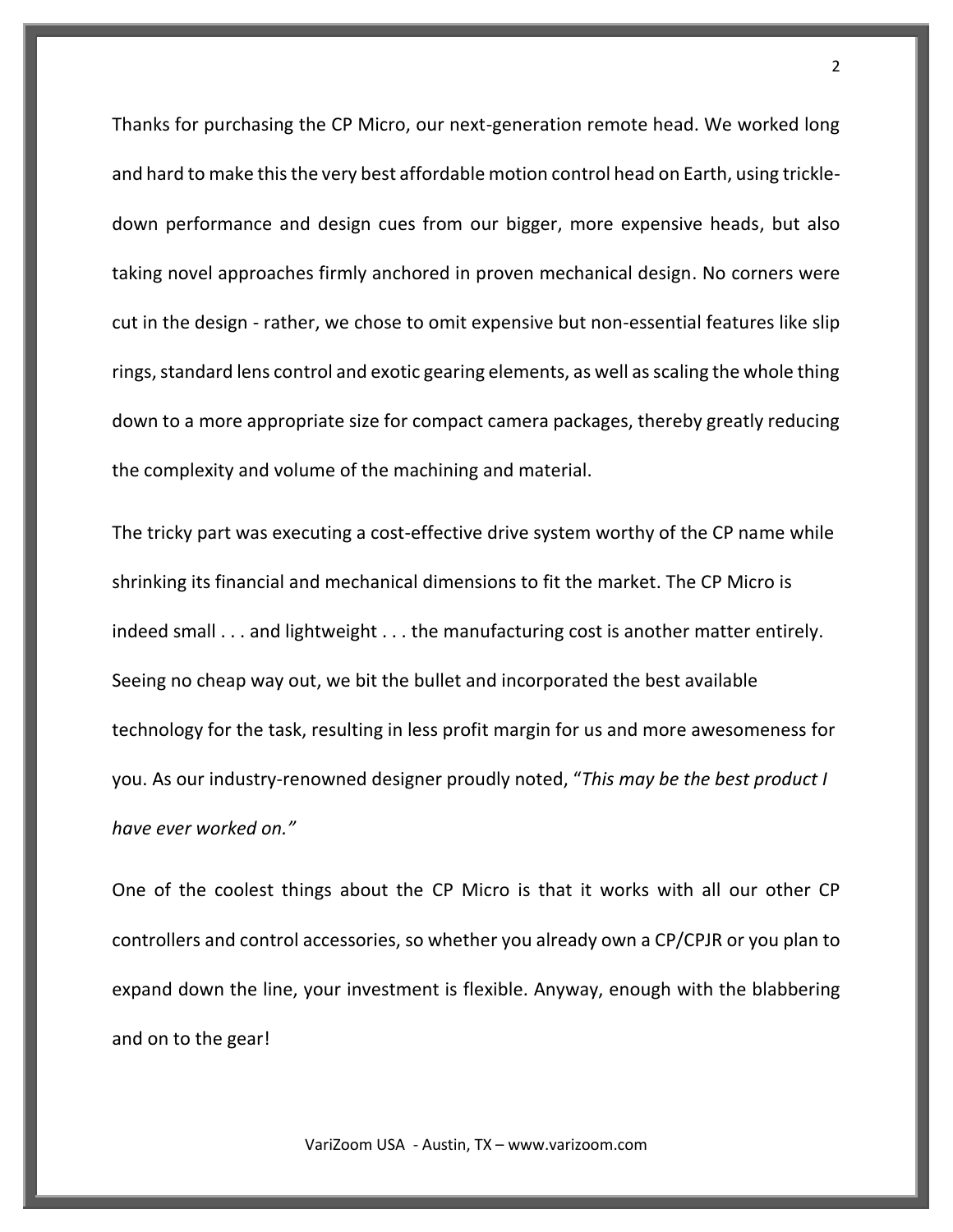*Note the new instructional format is modular, so this document only applies to the CP Micro head and included accessories, NOT the controllers, wheels, pan bars or optional accessories. For the sake of brevity, from this point forward we will refer to the CP Micro as the CPM.*

# **CPM Specifications:**

VZCPM includes head, power supply, cables, case, choice of Mitchell or 100mm ball mount

Recommended max load – 12 lbs

Power requirements – 24VDC regulated, 4A minimum

Rotational limits – unlimited except for cable twist

Camera clearance (standard) - Vertical (camera pointing straight down/up): 7" from center of

cam plate to base. Horizontal (camera pointing level horizon, underslung): 8.25"-10.5"

Camera clearance w/ optional 3" head extension - Vertical 10", Horizontal 11.25"-13.5"

Maximum Rotation Speed – 80 degrees/second (limited for optimal performance)

Maximum Operating Distance – 300 feet cabled, up to 1 mile w/ optional wireless

Environmental – the CPM is not waterproof and should be used very cautiously in sub-freezing temperatures due to the potential for ice formation within the structure

Dimensions - 14.25" x 8.25" x 4.5" (w/ Mitchell spud & nut)

Weight - 7.3 lbs (w/ Mitchell spud & nut)

Construction - Aluminum, delrin, stainless steel, brass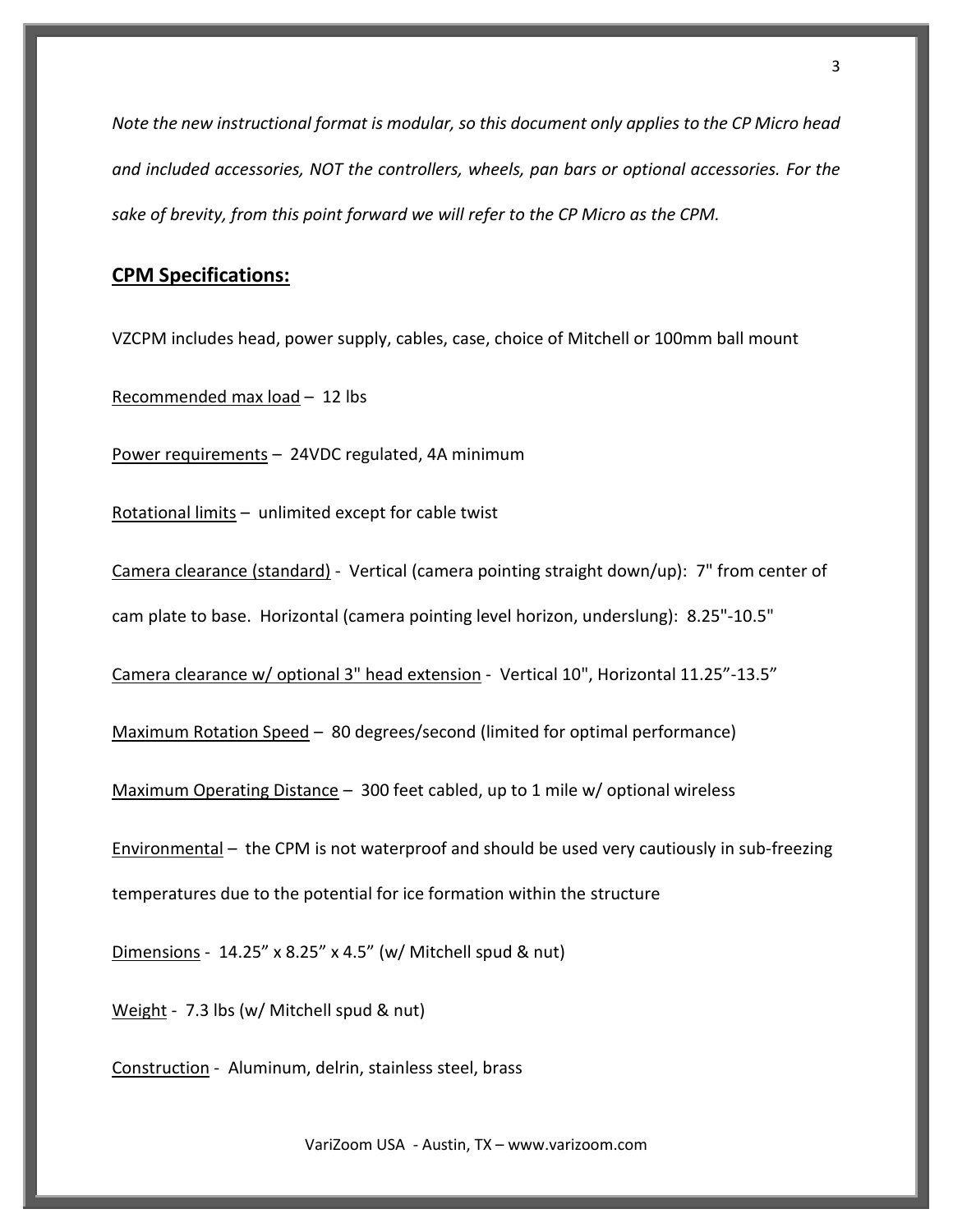Mount type - choice of interchangeable Mitchell or 100mm ball (customer specified)

Cable pass-thru port I.D. - 1.35" pan axis, 1.2" tilt axis

Tilt platform vertical adjustment range - 2.25"

Power Connector  $-$  4-pin 1B Lemo, pin 1 (-), pin 2 (+)

Control Connector – 7-pin 1B Lemo

#### **CPM Accessories**

**VZCPM-HE3** - 3" head extension for additional camera clearance when pointing camera straight up/down

**VZCPM-C50** - 50' control male/male cable (M/M green 7-pin Lemo)

**VZCPM-EXTC50** – 50' control female/male extender cable (F/M, green 7-pin Lemo)

**VZCPM-C100** – 100' control male/male cable (M/M, green 7pin Lemo)

**VZCPM-EXTC100** – 100' control female/male extender cable (F/M, green 7-pin Lemo)

**VZCPM-EXTP50** – 50' power extension cable (F/M, red 4-pin Lemo)

**VZCPM-EXTP100** – 100' power extension cable (F/M, red 4-pin Lemo)

**VZCPM-BMM** – extra Mitchell Base Mount w/ spud/nut

**VZCPM-BMMK** – Mitchell key block for CPM base (prevents spinning on std. Mitchell plate)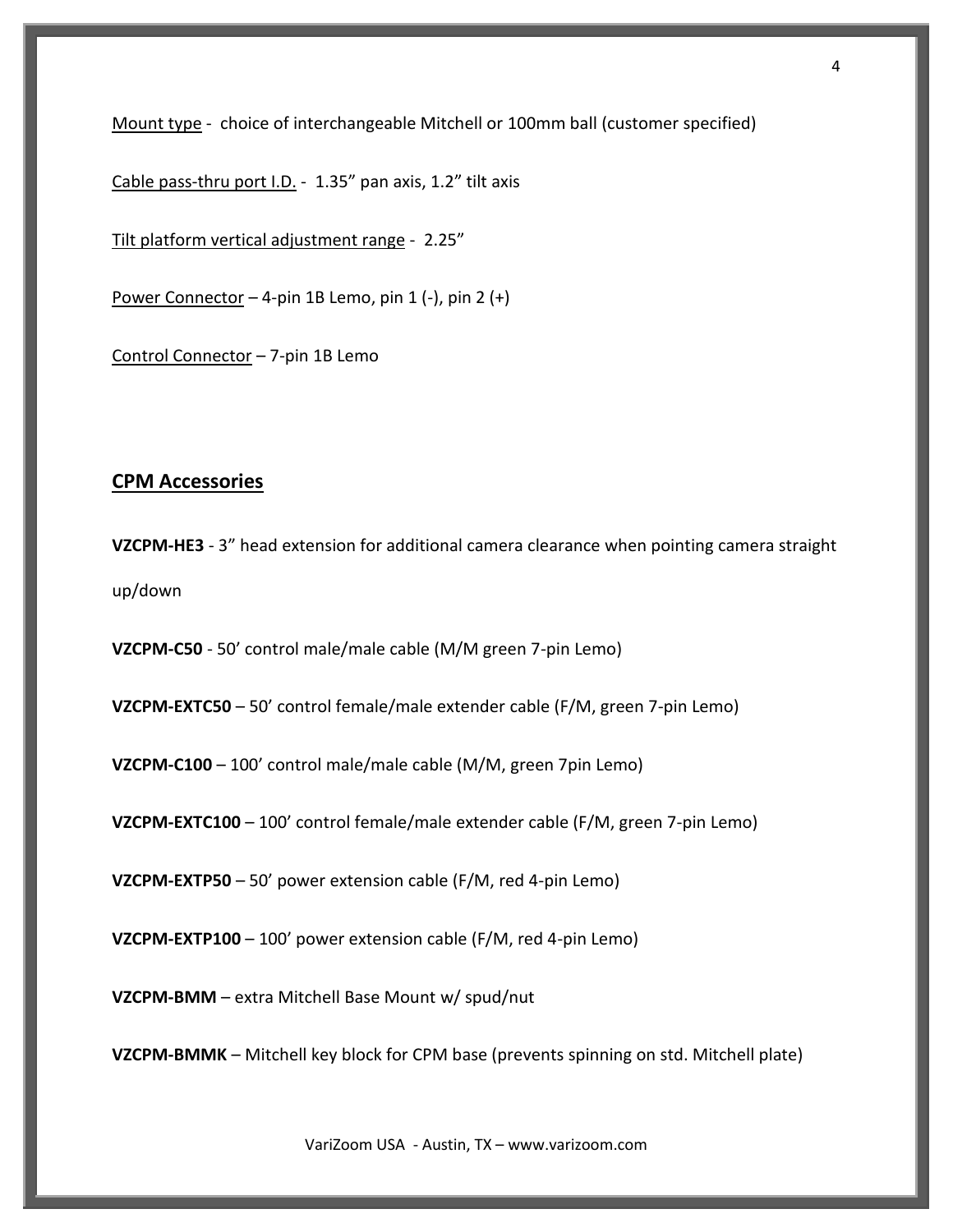**VZCPM-BMW** - Mitchell wrench

**VZCPM-BMCN** – Standard castle nut

**VZCPM-BM100** – extra 100mm ball mount w/ offset plate & tie-down knob

**VZTOC-24VR** – 24VDC regulator module allows powering head from 14.4VDC batteries or

higher voltage sources up to 36VDC

**VZCPM-CW** – lateral counterweight for balancing pan inertia when used on lightweight jibs

**VZCP-T30** – wireless system for head control

# **Compatible Control Units**

**VZCPRVR** – "River" elite console w/ touchscreen for multi-head + track drive control

**VZCP-T04** – standard console controller w/ repeat playback functions

**VZCP-T11** – handwheels for use w/ River or standard consoles

**VZCP-T12** – pan bars for use w/ River or standard consoles

**VZCP-T05** – Jibstick Pro controller

**VZJIBSTICKJR** – Jibstick Jr controller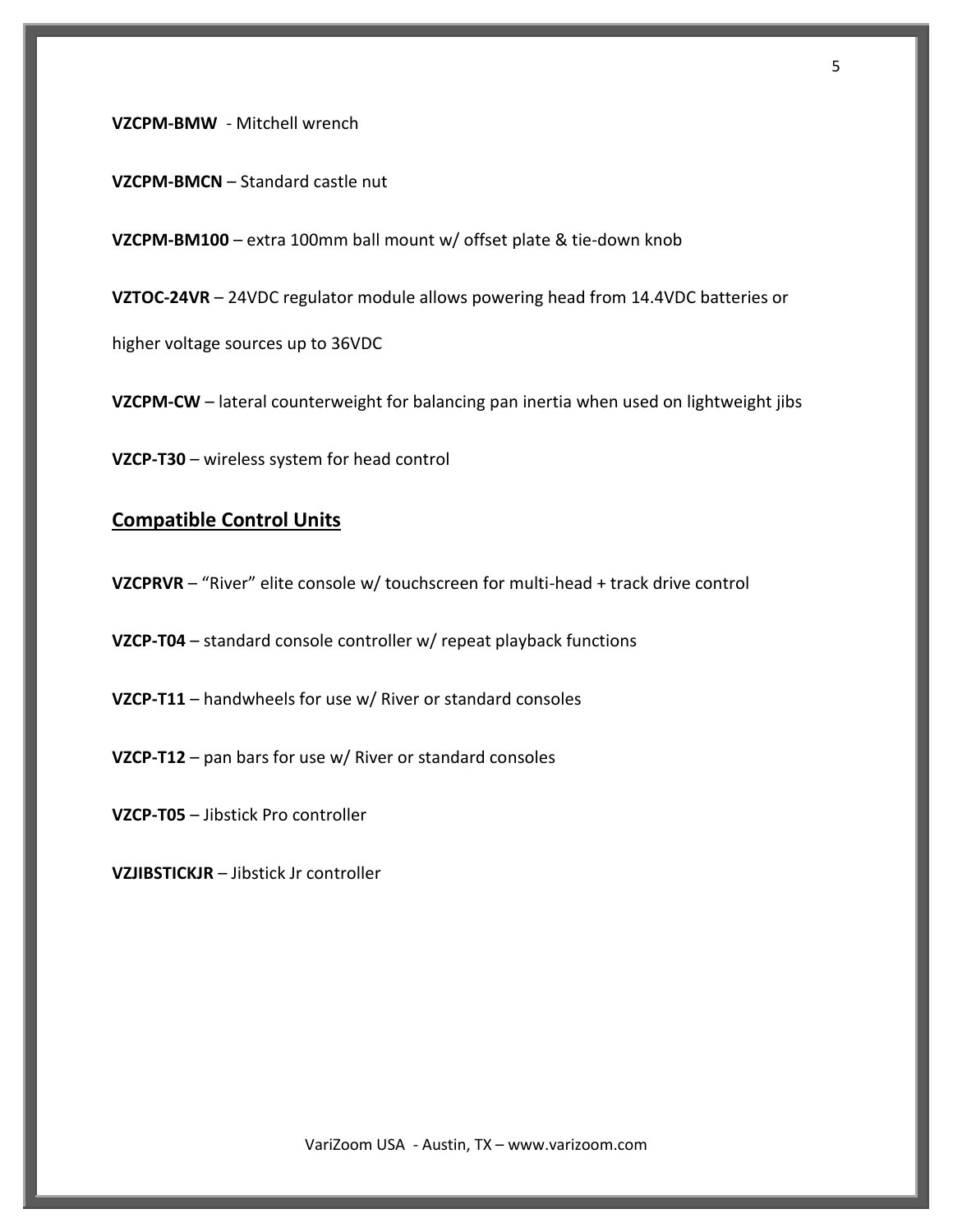#### General Tips

- 1) If using a power source other than the one included, make sure to consult the documentation and ask us before risking damage to the equipment. We do not warranty against damage caused by incorrect power application.
- 2) The maximum recommended payload of 12 pounds is based on a balanced camera package. Although the head will hold position with any camera package in that range, if the load isn't balanced it will cause the servo system to work constantly to hold position and it can also affect the dynamics of the system unfavorably in both mechanical and electronic terms. The horizontal and vertical balancing doesn't have to be perfect, but it should be close.
- 3) Don't open the unit. There's nothing to adjust and it's not all that interesting. Opening the enclosure may void your warranty.
- 4) The CPM isn't waterproof. Treat it like any non-waterproof camera with great care.
- 5) If your camera package is so long that it will strike the base of the CPM when pointing straight up or down, you may need to purchase the VZCPM-HE3 extension. All of the controllers have programmable motion limits except the VZJIBSTICKJR (incl. with VZCPM-K5) – nevertheless, better safe than sorry!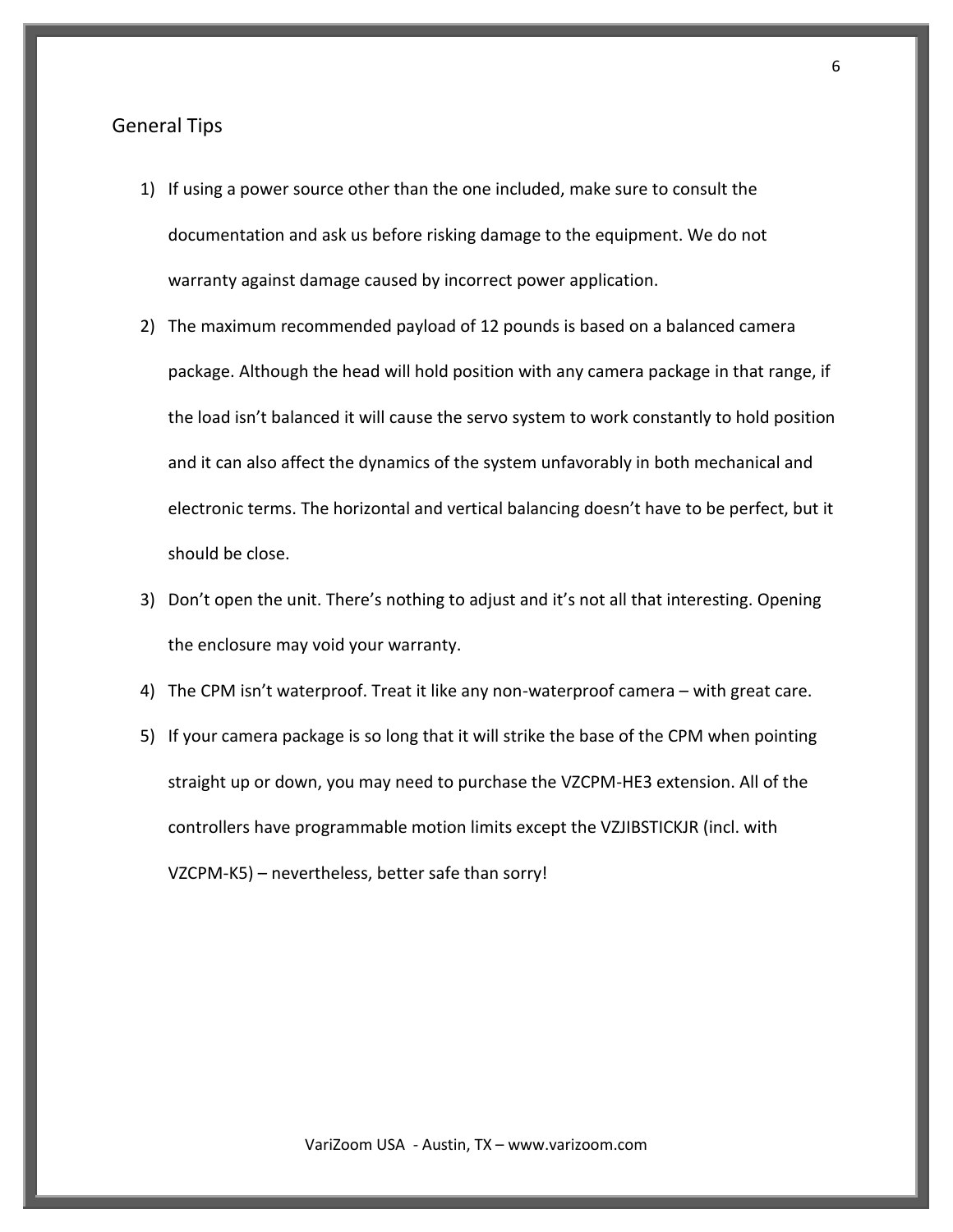#### Mounting the CPM

The CPM is available with either a Mitchell spud/nut or a 100mm ball/offset-plate/tie-down knob system. The customer chooses the mount type when ordering the unit.

The CPM's Mitchell spud/nut is a unique design optimized for jib use and allows cables to feed directly through the pan axis while keeping the head directly above the mounting point. The nut is a modified hand-friendly version of the castle nut that requires no wrench, and the CPM base includes 2 thumbscrews that act as anti-spin keys when used on the VariZoom QuickJib or SnapCrane series. If desired, a Mitchell wrench is available for additional tightening, as well as a standard lower-profile castle nut. Also available is an optional anti-spin Mitchell key block for using the CPM with traditional Mitchell plates.

The CPM's 100mm ball is fairly standard other than the fact it includes an offset plate that allows cables to directly feed through the pan axis. Included is an easy-to-tighten hand knob with integrated socket cup washer for secure mounting to the 100mm bowl.

### Cables and Power

The green 7-pin Lemo control cable connects the CPM head to your controller, while the power supply plugs into the CPM head using a red 4-pin Lemo connector. The controller receives power from the CPM head – it's backfed through the green 7-pin Lemo cable. Extension cables are available through VariZoom for both control and power.

With our oversized cable ports, you can also run video and audio cables through the tilt and pan rotators to minimize tangling. Under the majority of real-world operations, cable twist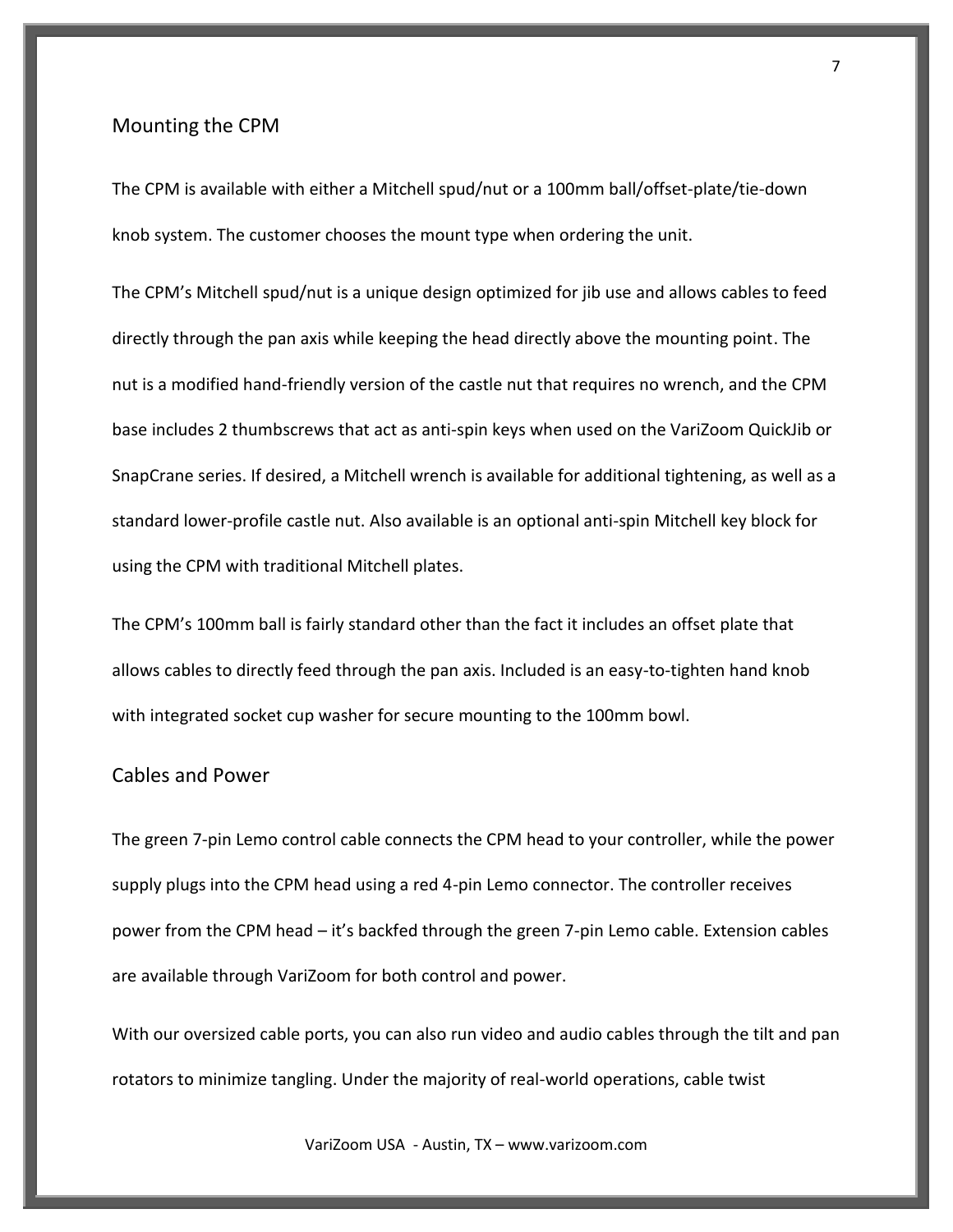shouldn't be a problem, but if you are using the head in such a way that continuous singldirection rotation is required, keep in mind that after several complete turns the cables may twist up and require unwinding.

Please use only the power supply that comes with the CPM unless otherwise guided by a VariZoom tech. The CPM can certainly be run from battery power, but it needs to be from a regulated 24VDC output. If the voltage is too low, the head and/or controller will respond sluggishly or simply not function, and if the voltage is too high – BOOM!!! (*NOT* covered by warranty). We offer a cost effective 24VDC power converter (VZTOC-24VR) that will let you use common 14.4VDC batteries or other ones up to a max of 36VDC, without any change in performance, and we can provide cabling accessories and assistance, because you don't want to get creative and make power pinout mistakes or - BOOM!!! (you guessed, no warranty). There are other battery solutions on the market, as well, but please check with us first!

#### Mounting/Balancing the Camera

With no power connected to the head, place the fully-dressed camera package on the CPM platform and make a quick estimate of the front-to-back balancing point of the camera, aka the center of gravity. You can quickly identify the center of gravity by balancing the camera on a pen or pencil.

Also assess where the vertical center of gravity for the camera package is located. You'll want to adjust the camera platform so that the camera package's vertical center of gravity is on the center of rotation, aka the cable pass-thru port. The 3-arm knob can be loosened to adjust the platform – once adjusted, tighten the 3-arm knob.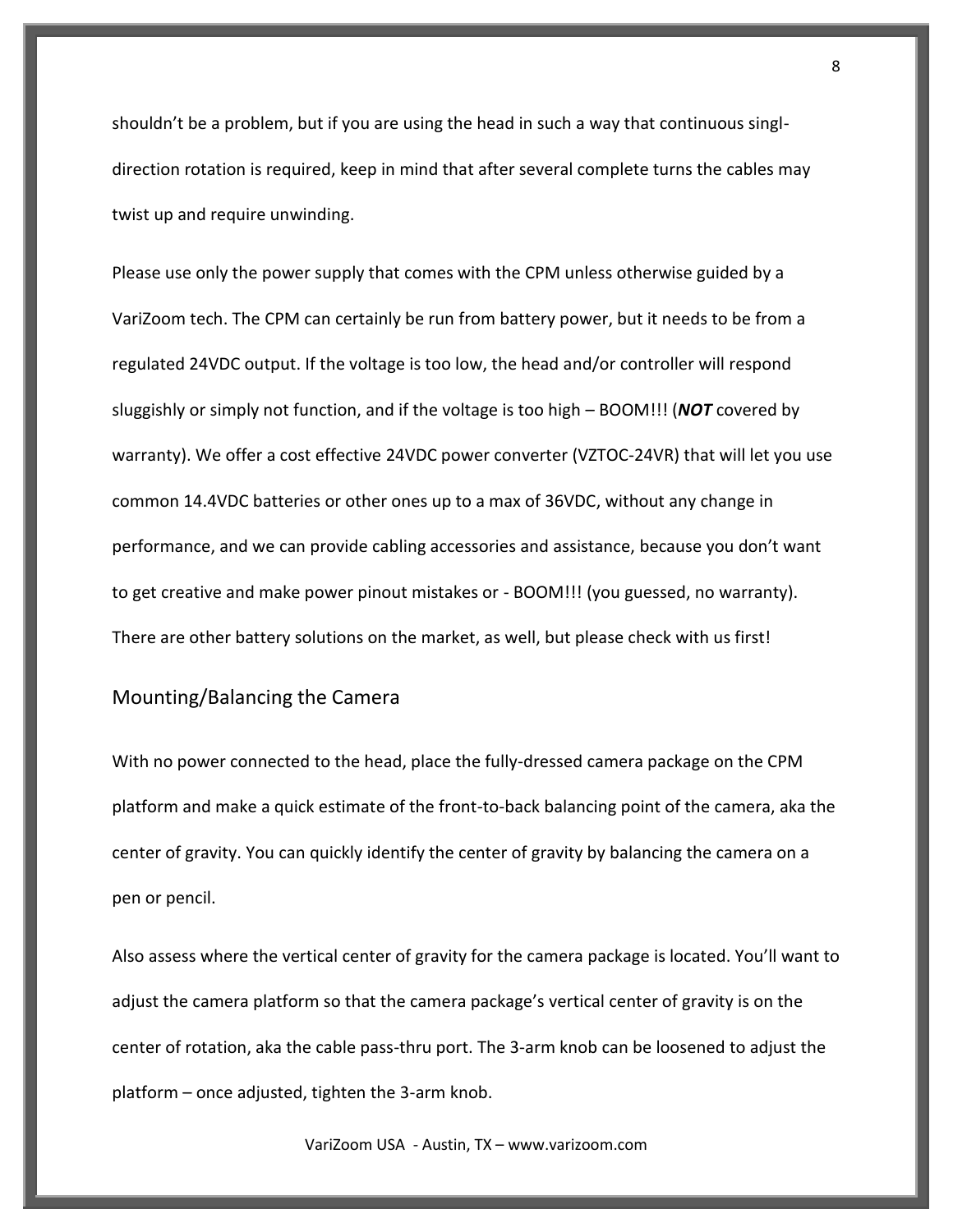Go ahead and mount the camera with its center of gravity at the middle of the platform and tighten the camera screw(s). Now rotate the camera so it points straight up or down. If your camera/lens is long enough that you're concerned about it striking the CPM base when tilting straight up or down, you may either **a) set soft limits on your controller (when available), or b) purchase the VZCPM-HE3 head extension**

If the platform stays in position, you should be balanced enough. If the platform drifts downward, you need to adjust the platform position slightly, upward. Conversely, if the platform drifts upward, you need to adjust the platform position slightly downward.

Although the CPM will hold position even if the camera isn't balanced, but it will operate more efficiently with a balanced load, and particularly when used on a jib a balanced camera leads to smoother overall operation. The balance doesn't have to be perfect, but it should be close.

#### Operating the CPM Head

First, make sure you disable OIS (optical image stabilization) if present on your camera/lens. OIS can respond badly to the head's motion, resulting in odd and unwanted visual effects, almost like the image is drifting off slightly to the side. Mount your camera securely - with multiple screws whenever possible. Also make sure the head is securely mounted and there is some slack in the cabling so that the head's servos aren't fighting cable drag.

The controls at your disposal will depend on the controller model you purchased. As a baseline, you will always have speed, direction, smoothing and deadband control. Refer to the controller manual for further instruction on setup and options.